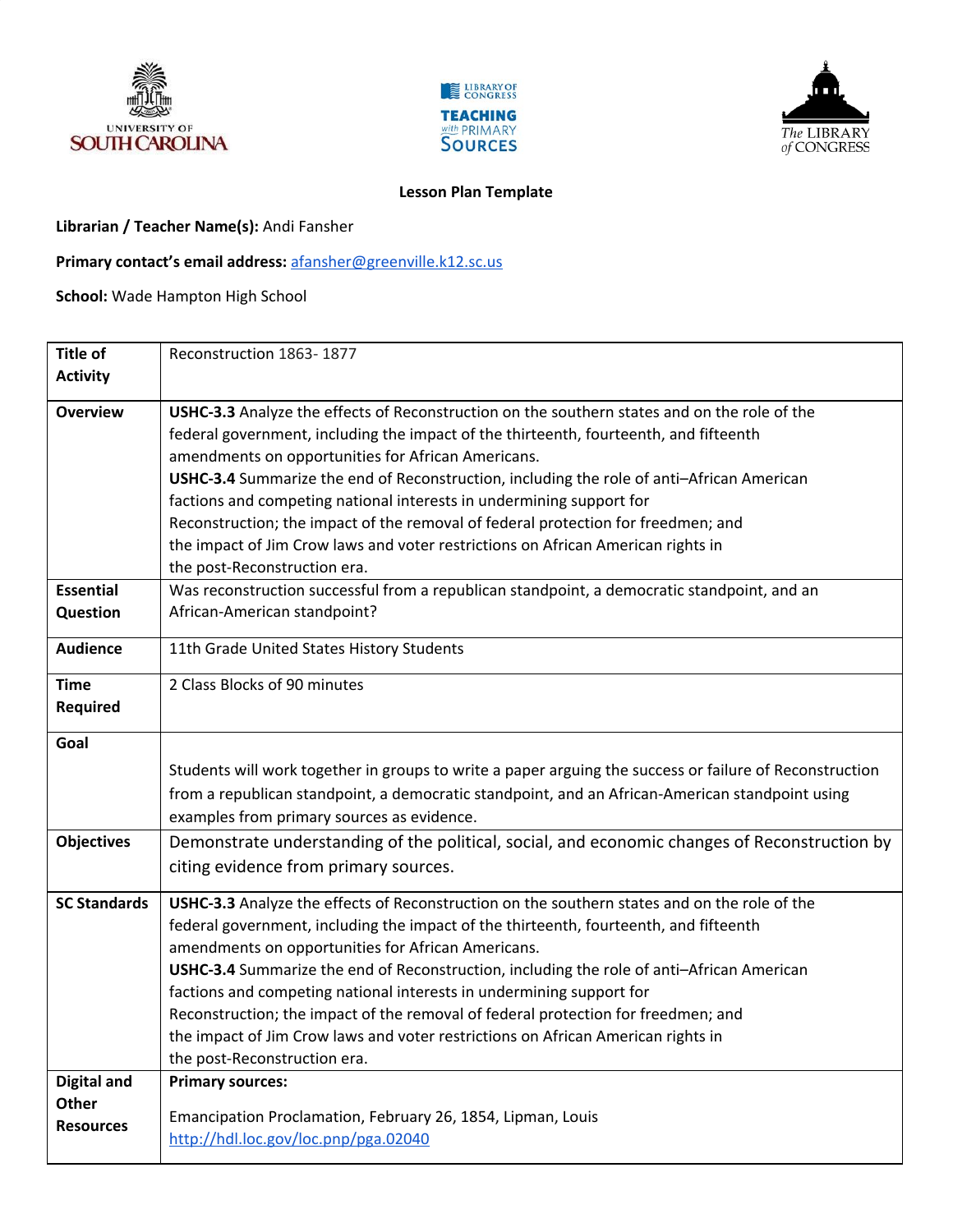|                                      | Radical members of the first legislature after the war, South Carolina, 1876<br>https://www.loc.gov/pictures/item/97504690/                                                                                                                                     |
|--------------------------------------|-----------------------------------------------------------------------------------------------------------------------------------------------------------------------------------------------------------------------------------------------------------------|
|                                      | Congress - 14th Amendment 2nd section, 1902, Kemble, E.W.,<br>https://www.loc.gov/pictures/item/2004679121/                                                                                                                                                     |
|                                      | The Fifteenth amendment, 1870, Thomas, Kelly<br>https://www.loc.gov/pictures/item/93510386/                                                                                                                                                                     |
|                                      | At the Bus Station in Durham, North Carolina, 1940, Delano, Jack<br>http://hdl.loc.gov/loc.pnp/cph.3c25806                                                                                                                                                      |
|                                      | A truce - not a compromise, but a chance for high-toned gentlemen to retire gracefully from their very<br>civil declarations of war, 1877, Nast, Thomas<br>http://loc.gov/pictures/resource/ds.04504/                                                           |
|                                      | Leading the Klu [sic] Klux Klan parade which was held in Washington, D.C. today; on the right is Mr. J.M.<br>Fraser, a member of the original Klan. Mr. Fraser is from Houston, Texas, September 13, 1926,<br>https://www.loc.gov/pictures/item/89706547/       |
|                                      | Negro sharecropper and wife. Mississippi. They have no tools, stock, equipment, or garden, 1937<br>June-July, Lange, Dorthea<br>https://www.loc.gov/pictures/item/2017770268/                                                                                   |
|                                      | Robert Smalls, captain of the gun-boat "Planter", run out of Charleston, S.C. by Robert Smalls, May<br>1862. 1862.<br>https://www.loc.gov/pictures/item/97512451/                                                                                               |
|                                      | The "Strong" government 1869-1877--The "weak" government 1877-1881 / J.A. Wales.<br>https://www.loc.gov/pictures/item/93505647/                                                                                                                                 |
|                                      | Andrew Johnson's reconstruction and how it works. 1866 September 1. Nast, Thomas.<br>https://www.loc.gov/pictures/item/95512439/                                                                                                                                |
|                                      | 1965 Alabama Literacy Test<br>https://www.thirteen.org/wnet/jimcrow/literacy_popup.html                                                                                                                                                                         |
|                                      | Statistical atlas of the United States, based upon the results of the eleventh census. 1898. Gannett,<br>Henry. (image 18 of 130)<br>https://www.loc.gov/resource/g3701gm.gct00010/?sp=18                                                                       |
|                                      | Miss Laura Town's [i.e. Towne's] school, St. Helena Island, South Carolina. Between 1863-June 1866.<br>Hubbard & Mix, photographer.<br>https://www.loc.gov/item/2015646740/                                                                                     |
|                                      | Abolishing Slavery. Joint resolution of the thirty eight Congress of the United States of America,<br>proposing an amendment to the Constitution of the United States, abolishing slavery. 1868. Clark, D.R.<br>https://www.loc.gov/resource/lprbscsm.scsm0681/ |
| <b>Classroom</b><br><b>Materials</b> | Tools for student notetaking (students should have paper and pencils)<br>Primary source documents and teacher's guides for analyzing documents printed in color and<br>laminated<br>Slides to discuss "What are primary sources?"                               |